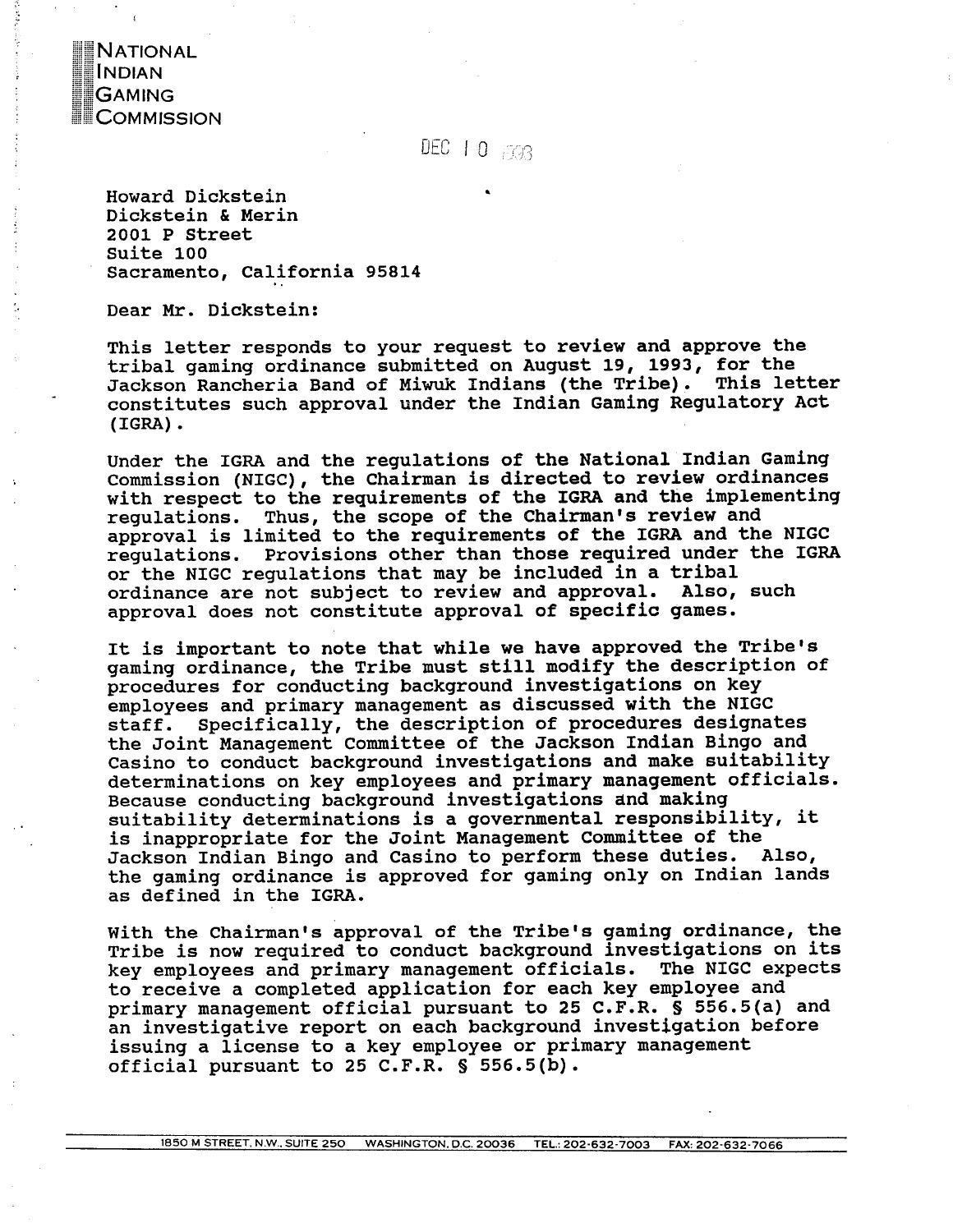**Thank you for submitting the ordinance of the Jackson Rancheria**  Band of Miwuk Indians for review and approval. The NIGC staff **and I look forward to working with you and the Tribe in implementing the IGRA.** 

**Sincerely yours,** 

**Anthony J. Hope** 

**Anthony J. Hope Chairman**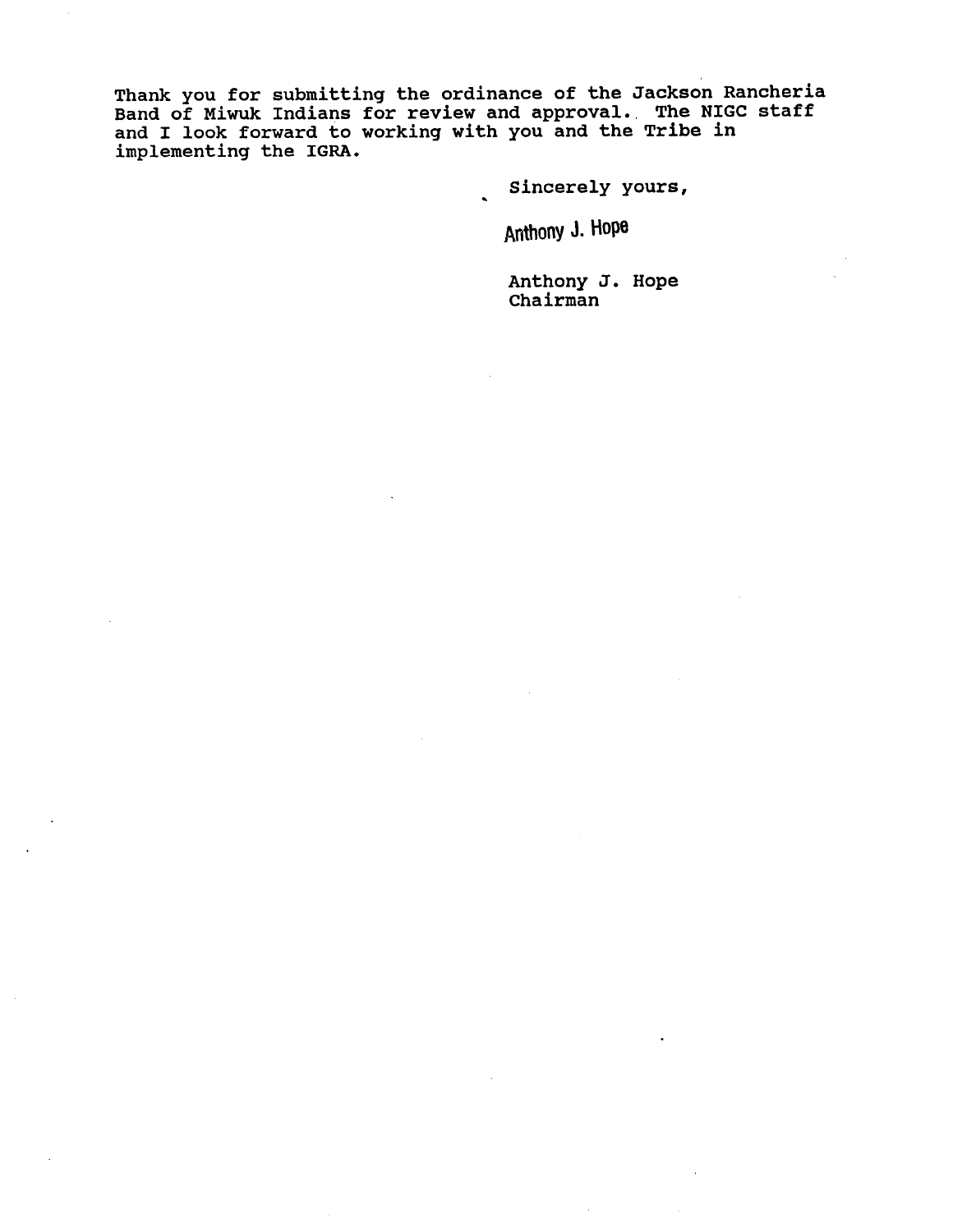# **JACKSON INDIAN RANCHERIA**

#### **RESOLUTION**

- **WHEREAS,** the Jackson Rancheria Band of Miwuk Indians is a federally recognized Indian Tribe; and
- **WHEREAS,** the General Council of the Jackson Rancheria is the Band's governing body; and
- **WHEREAS,** the Band is engaged in various forms of Class I1 gaming on the Rancheria and is presently negotiating a Class I11 tribal-state compact with the State of California; and
- **WHEREAS,** the National Indian Gaming Commission has now promulgated regulations, which contain concerning gaming employee licensing, background checks, and related matters; and
- **WHEREAS,** the Band wishes to ensure that its Class I1 gaming operations comply with these new regulations; and
- **WHEREAS,** the Band believes that the new regulations will further enhance the Tribe's capability to ensure that its Class **I1** gaming operations are managed honestly and efficiently; and
- **WHEREAS,** the Band wishes to designate the Amador County Sheriff's Department to carry out criminal history checks on key employees and primary management officials; and
- **WHEREAS,** the Band wishes to designate its counsel, Howard Dickstein, as its agent for service of process for official communications from the National Indian Gaming Commission;

**NOW THEREFORE BE IT RESOLVED** that the General Council hereby enacts the Class I1 Gaming Ordinance attached hereto, and authorizes its Chairperson, Margaret Dalton, to execute the ordinance and submit said ordinance with all accompanying documents required to the National Indian Gaming Commission for review and approval.

## **CERTIFICATION**

The foregoing resolution was adopted by a vote of 11 for, and 0 against and 0 abstentions, at a duly called meeting of the General Council, at which a quorum was present, on this 12th day of August, 1993.

<u>Manguet (la<del>l</del></u><br>Margaret Dalton, Chairperson

j:\jackson\gaming.res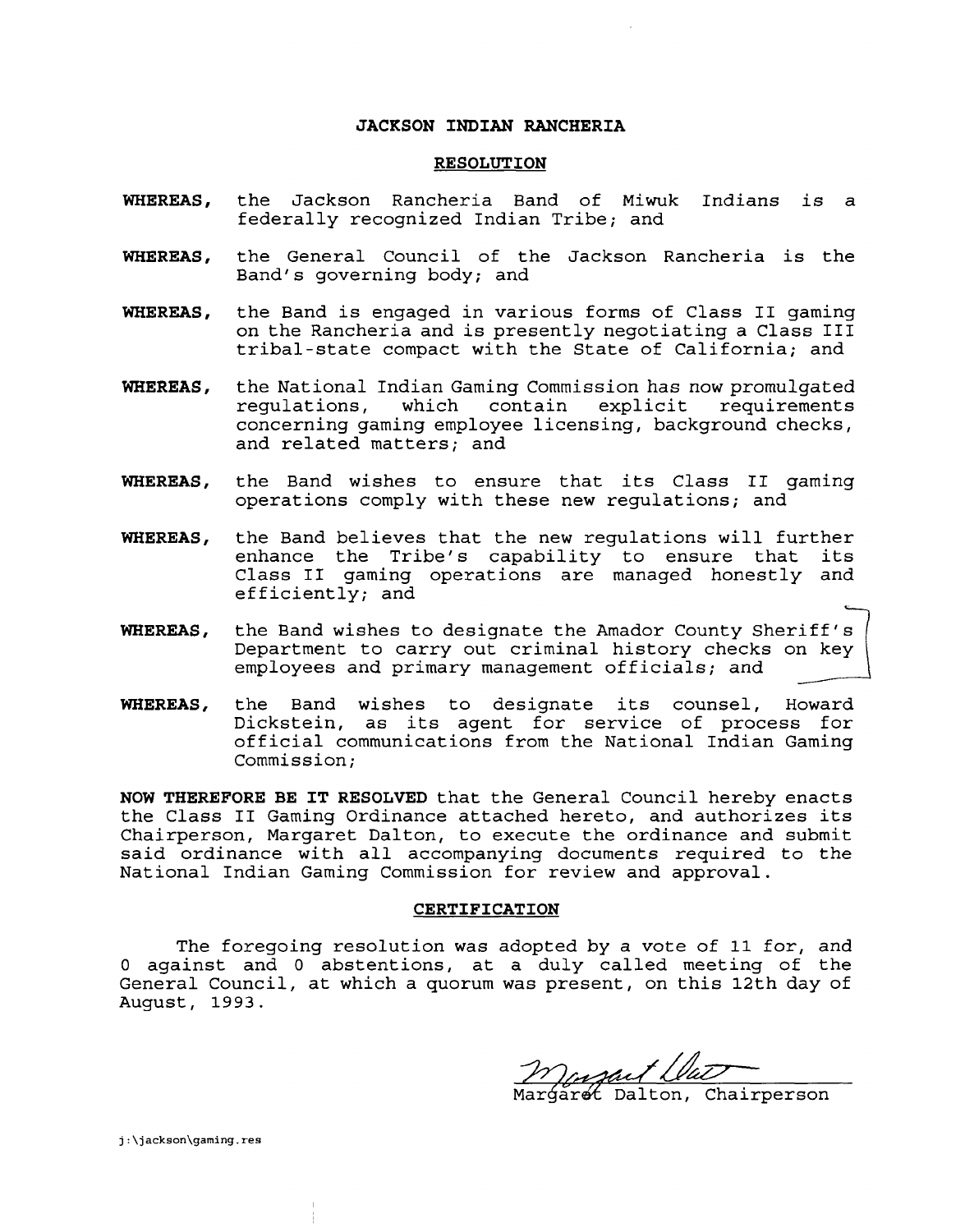#### **ORDINANCE NO.**

#### **TRIBAL CLASS I1 GAMING ORDINANCE**

#### **I. Purpose**

The General Council of the Jackson Rancheria Band of Miwuk<br>ns (bereinafter "Tribe"), empowered by the Tribe's Indians (hereinafter "Tribe"), empowered by the Constitution to enact ordinances, hereby enacts this ordinance in order to set the terms for Class I1 gaming activities on tribal lands.

# **11.** Gaming Authorized

All forms of Class I1 gaming as defined in the Indian Gaming Regulatory Act, P.L. 100-447, 25 U.S.C. Section 2703 (7) (A) ("IGRA") are hereby authorized, including but not limited to bingo, pulltabs, and non-banking card games.

# **111. owners hi^ of Gaminq**

The Tribe shall maintain the sole propriety interest in and responsibility for the conduct of all Class **I1** gaming activities authorized by this ordinance.

#### IV. Use of Gaming Revenue

A. Net revenues from the Tribe's share of Class I1 gaming activities authorized herein shall be used only for the following purposes: to fund tribal government operations and programs; provide for general welfare of the Tribe and its members; promote tribal economic development; donate to charitable organizations; or help fund operations of local government agencies.

**B.** If the Tribe elects to make per capita payments, it shall authorize such payments only upon approval of a plan submitted to the Secretary of Interior under § 2710(b) (3) of IGRA.

# **V. Audit**

An annual independent audit of all gaming activities, including all contracts for supplies, services or concessions in excess of \$25,000.00 annually, except contracts for professional legal and accounting services, shall be conducted and provided to the National Indian Gaming Commission (hereinafter "Commission" ) annually .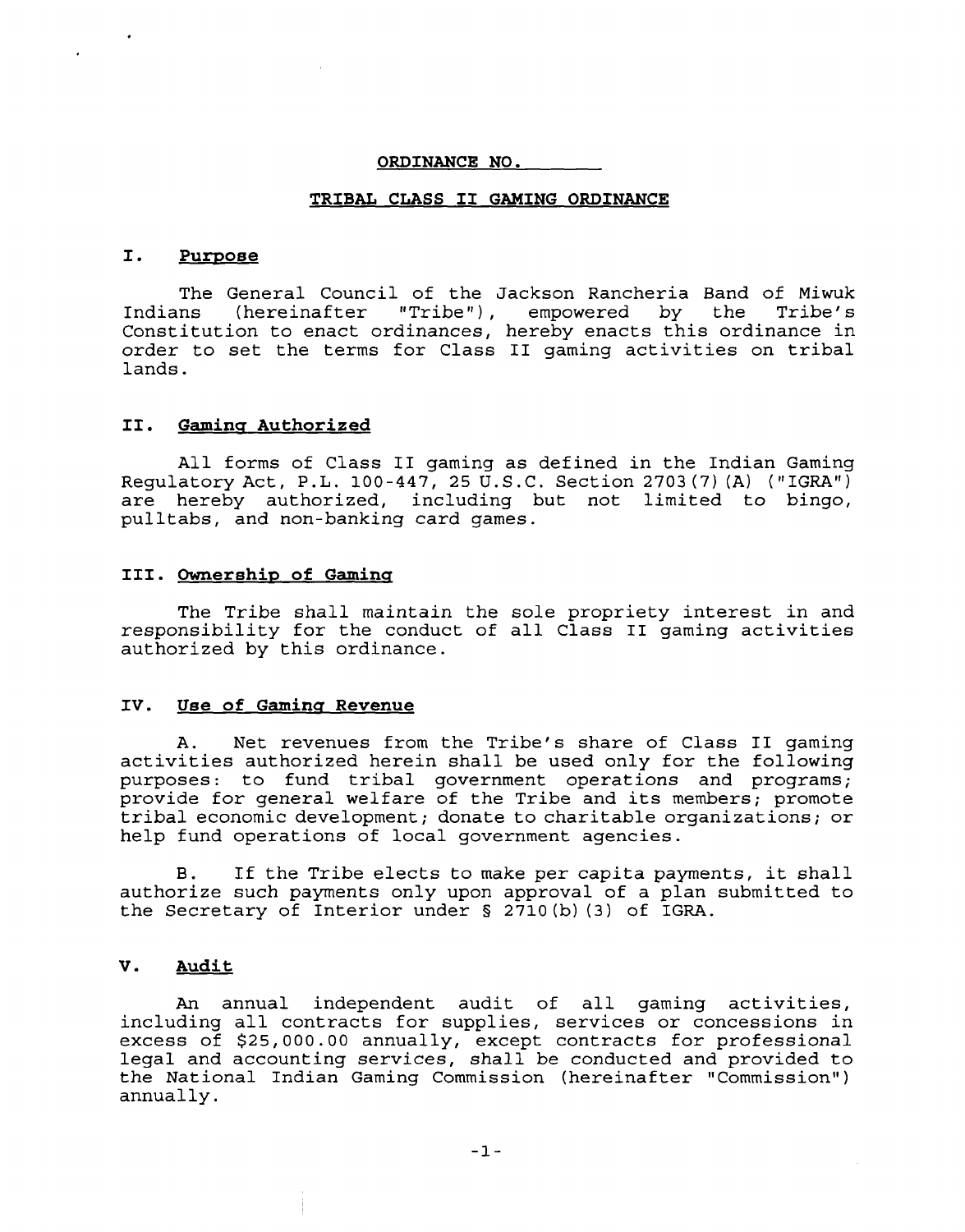# **VI. Environmental Protection**

The construction, maintenance and operation of Class I1 gaming facilities and Class I1 games shall be conducted in a manner which adequately protects the environment and the public health and safety.

## VII. Licenses for Key Employees and Primary Management Officials

The Tribe shall ensure that the policies and procedures set out in this section are implemented with respect to key employees and primary management officials employed at any Class I1 gaming enterprise operated on tribal lands:

# A. Definitions

For the purposes of this section, the following definitions apply:

> $1.$ Key employee.

(a) A person who performs one or more of the following functions:

- (1) Bingo caller;
- **(2)** Counting room supervisor;
- **(3)** Chief of security;
- (4) Custodian of gaming supplies or cash;
- (5) Floor manager;
- *(6)* Pit boss;
- **(7)** Dealer;
- **(8)** Croupier;
- (9) Approver of credit; or

(10) Custodian of gambling devices including persons with access to cash and accounting records within such devices;

(b) If not otherwise included, any other person whose total cash compensation is in excess of \$50,000 per year; or

(c) If not otherwise included, the four most highly compensated persons in the gaming operation.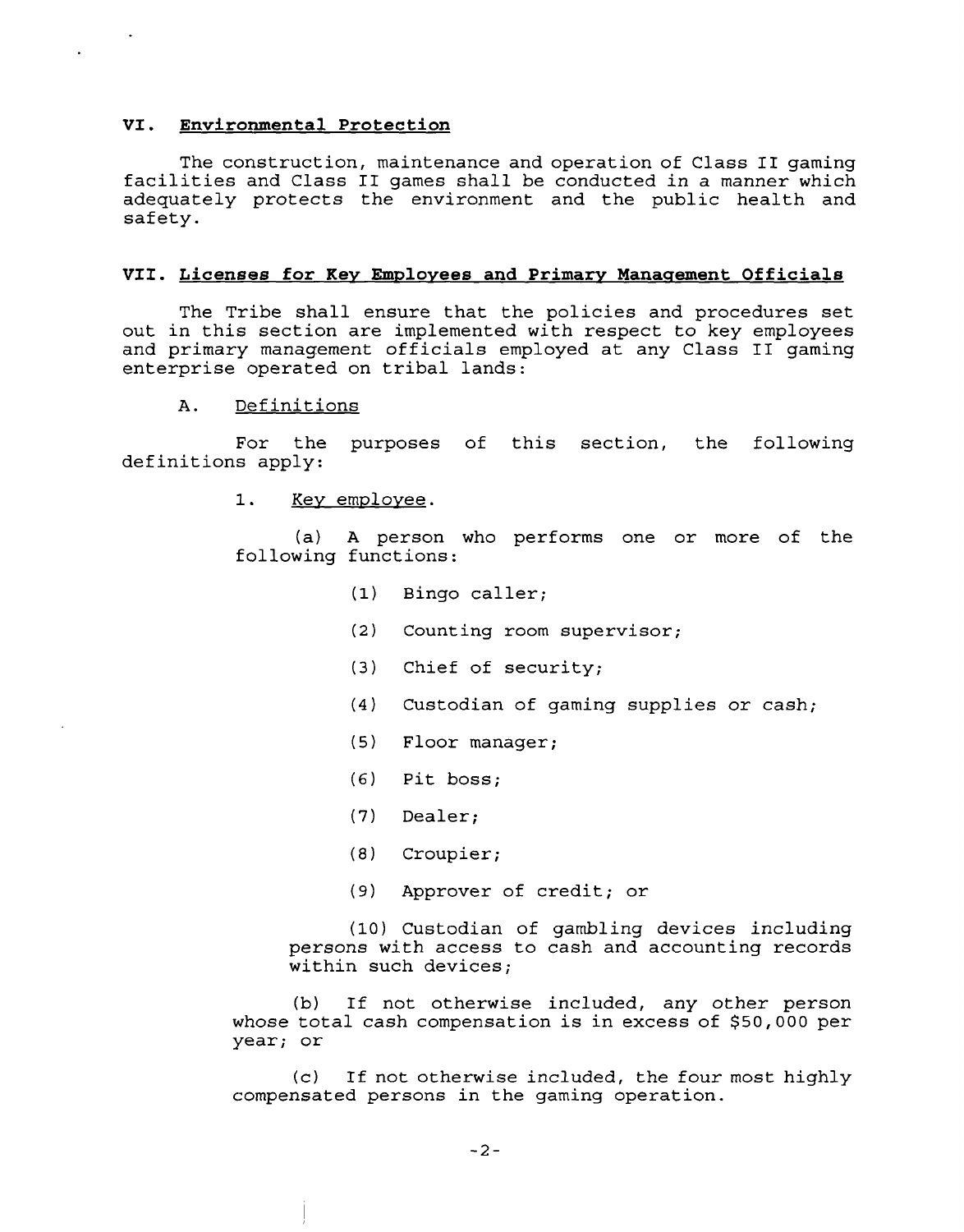#### 2. Primary Management Official.

(a) The person having management responsibility for a management contract;

(b) Any person who has authority:

(1) To hire and fire employees; or

(2) To set up working policy for the gaming operation; or

(c) The chief financial officer or other person who has financial management responsibility.

## B. Application Forms

The following notice shall be placed on the application form for a key employee or a primary management official before that form is filled out by an applicant:

In compliance with the Privacy Act of 1974, the following information is provided: Solicitation of the information on this form is authorized by 25 U.S.C. 2701 et seq. The purpose of the requested information is to determine the eligibility of individuals to be employed in a gaming operation. The information will be used by National Indian Gaming Commission members and staff who have need for the information in the performance of their official duties. The information may be disclosed to appropriate Federal, Tribal, State, local, or foreign law enforcement and regulatory agencies when relevant to civil, criminal or regulatory investigations or prosecutions or when pursuant to a requirement by a tribe or the National Indian Gaming Commission in connection with the hiring or firing of an employee, the issuance or revocation of a gaming license, or investigations of activities while associated with a tribe or a<br>gaming operation. Failure to consent to the Failure to consent to the disclosures indicated in this notice will result in a tribe's being unable to hire you in a primary management official or key employee position.

The disclosure of your Social Security Number (SSN) is voluntary. However, failure to supply a SSN may result in errors in processing your application.

2. Existing key employees and primary management officials shall be notified in writing that they shall either: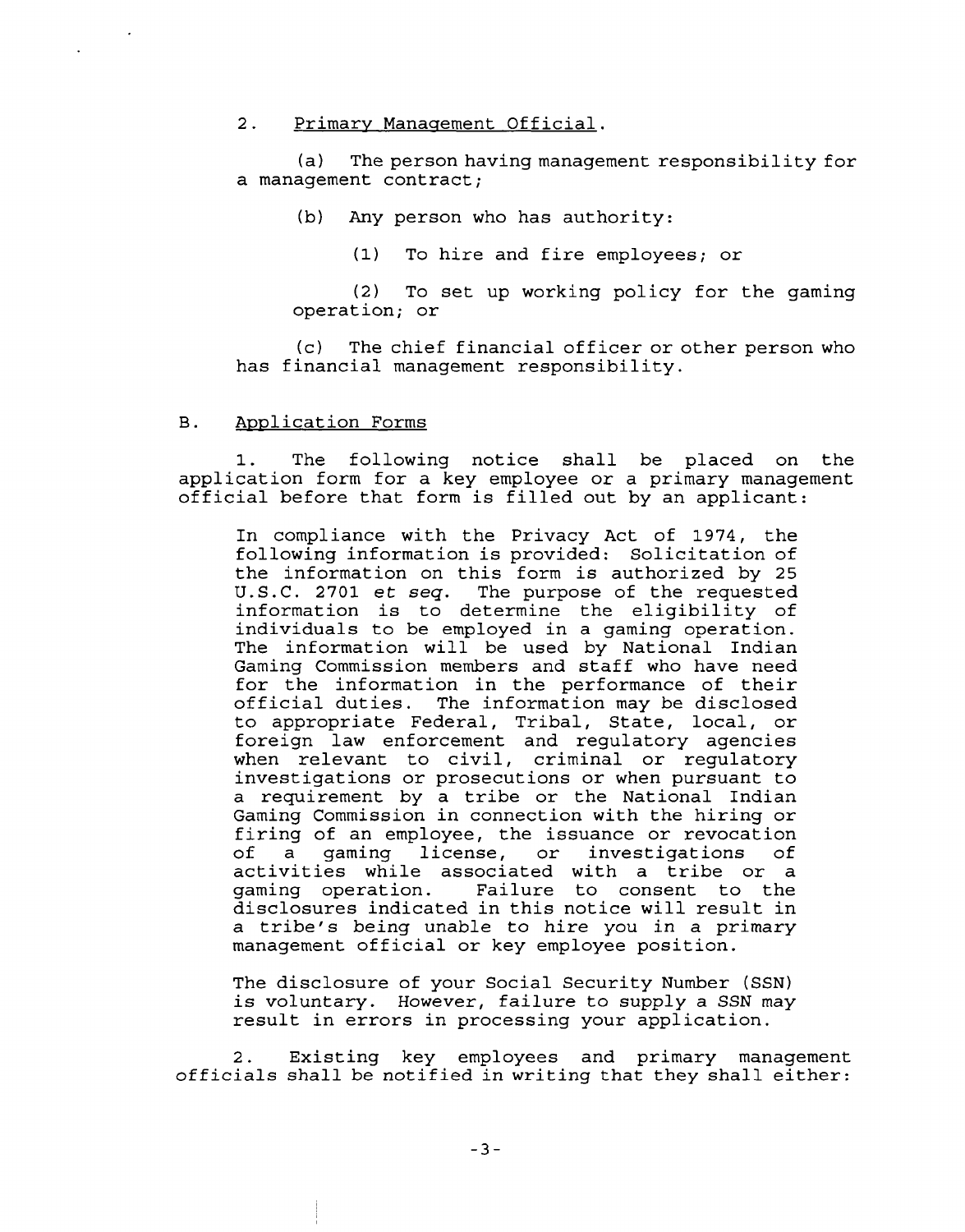- a. Complete a new application form that contains a Privacy Act notice; or
- b. Sign a statement that contains the Privacy Act notice and consent to the routine uses described in that notice.

3. The following notice shall be placed on the application form for a key employee or a primary management official before that form is filled out by an applicant:

A false statement on any part of your application may be grounds for not hiring you, or for firing you after you begin work. Also, you may be punished by fine or imprisonment. (U.S. Code, title 18, section 1001.)

4. The Tribe shall notify in writing existing key employees and primary management officials that they shall either:

- a. Complete a new application form that contains a notice regarding false statements; or
- b. Sign a statement that contains the notice regarding false statements.

### C. Background Investigations

1. The Tribe shall request from each primary management official and from each key employee all of the following information:

- a. Full name, other names used (oral or written), social security number(s), birth date, place of birth, citizenship, gender, all languages (spoken or written) ;
- b. Currently and for the previous 5 years: business and employment positions held, ownership interests<br>in those businesses, business and residence those businesses, business and residence addresses, and drivers license numbers;
- c. The names and current addresses of at least three personal references, including one reference who was acquainted with the applicant during each period of residence listed under paragraph (i) (b) of this section;
- d. Current business and residence telephone numbers;
- e. A description of any existing and previous business<br>relationships with Indian tribes, including with Indian tribes, including ownership interests in those businesses;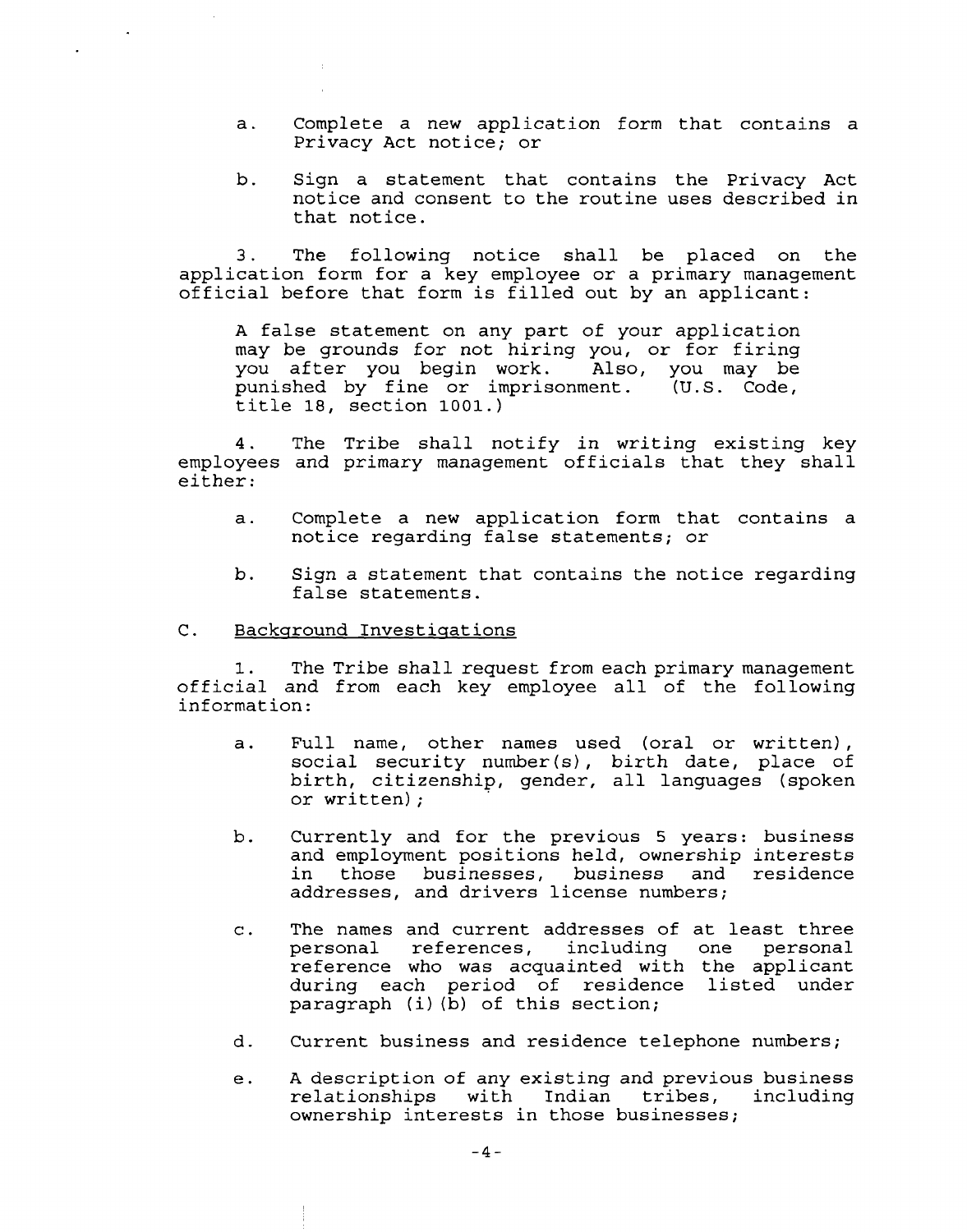- f. A description of any existing and previous business relationships with the gaming industry generally, including ownership interests in those businesses;
- g. The name and address of any licensing or regulatory agency with which the person has filed application for a license or permit related to gaming, whether or not such license or permit was granted;
- h. For each felony for which there is an ongoing prosecution or a conviction, the charge, the name and address of the court involved, and the date and disposition if any;
- i. For each misdemeanor conviction or ongoing misdemeanor prosecution (excluding minor traffic violations) within 10 years of the date of the application, the name and address of the court involved and the date and disposition;
- j. For each criminal charge (excluding minor traffic charges), whether or not there is a conviction, if such criminal charge is within 10 years of the date of the application and is not otherwise listed pursuant to paragraphs (i) (h) and (i) (i) of this section, the criminal charge, the name and address of the court involved and the date and disposition;
- k. The name and address of any licensing or regulatory agency with which the person has filed an application for an occupational license or permit, whether or not such license or permit was granted;
- 1. A photograph;
- m. Any other information a tribe deems relevant; and
- n. Fingerprints consistent with procedures adopted by a tribe according to 25 C.F.R. § 522.2(h).

2. The Tribe shall conduct an investigation sufficient to make a determination under subsection (c) below. In conducting a background investigation, the Tribe shall promise to keep confidential the identity of each person interviewed in the course of the investigation.

# D. Eligibility Determination

1. The Joint Management Committee of the Tribe's gaming operation shall review a person's prior activities, criminal record, if any, and reputation, habits and associations to make a finding concerning the eligibility of a key employee or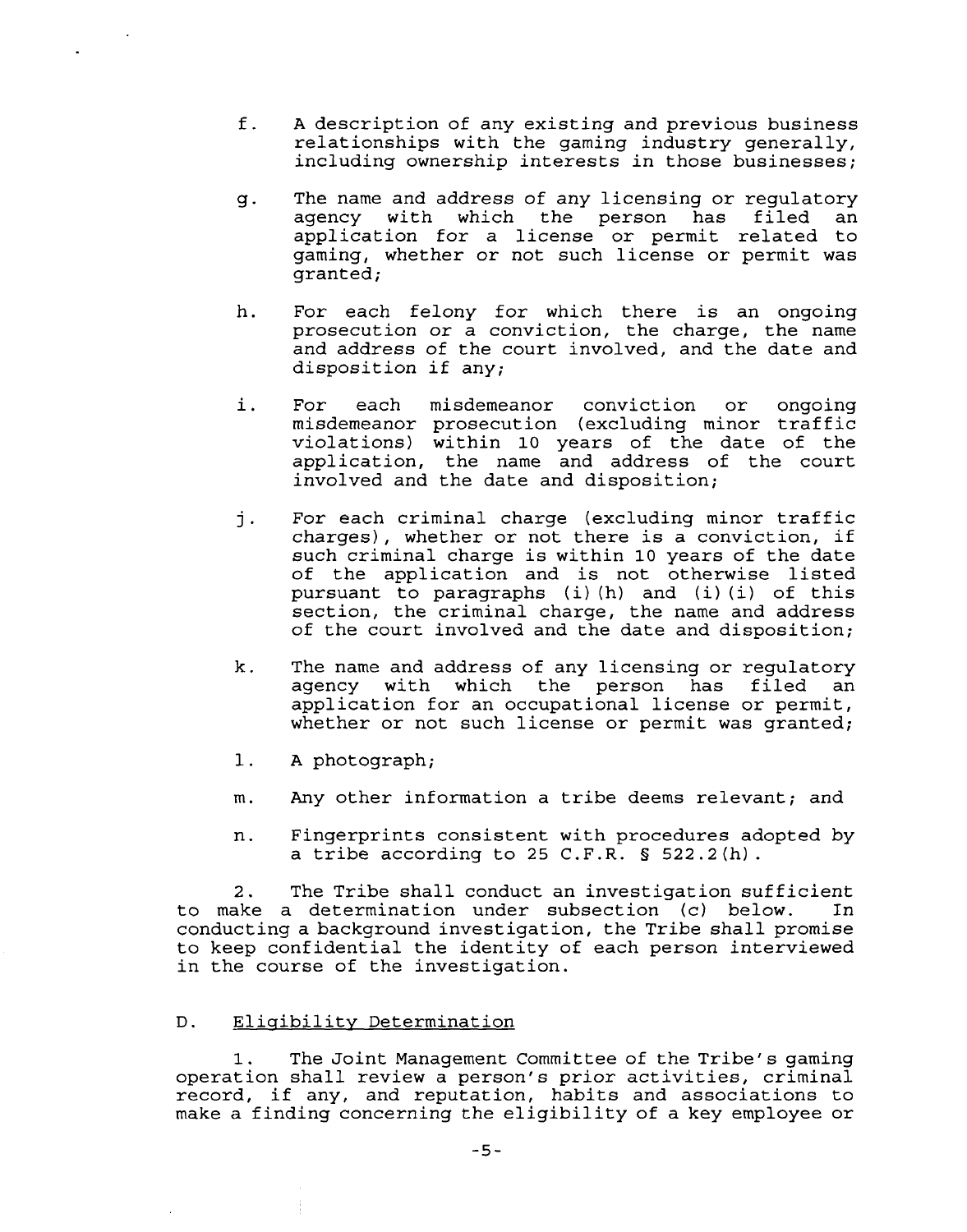a primary management official for employment in a gaming operation. If the General Council determines that employment of the person poses a threat to the public interest or to the effective regulation of gaming, or creates or enhances dangers of unsuitable, unfair, or illegal practices and methods and activities in the conduct of gaming, a tribal gaming operation shall not employ that person in a key employee or primary management official position.

2. The Tribe's gaming operation shall not employ in a key employee or primary management official position a person who has supplied materially false or misleading information with respect to the required information for that person's background investigation under subsection B above.

# E. Procedures for Forwarding Applications and Reports for Key Employees and Primary Management Officials to the Commission

1. When a key employee or primary management official begins work, the Tribe shall forward to the Commission a completed application for employment and conduct the background investigation and determination referred to in subsections A, B, C and D of this section.

2. Upon completion, the Tribe shall forward the report referred to in subsection **F** of this section to the Commission within 60 days after an employee begins work or within 60 days of the Chairman's approval of this ordinance.

**3.** The gaming operation shall not employ a key employee or primary management official who does not have a license after 90 days.

## F. Report to Commission

1. Pursuant to the procedures set out in subsection E of this section, the Tribe shall prepare and forward to the Commission an investigative report on each background investigation. An investigative report shall include all of the following:

- a. Steps taken in conducting a background investigation;
- b. Results obtained;
- c. Conclusions reached; and
- d. The bases for those conclusions.

e. The Tribe shall include in its report a copy of the eligibility determination made under section D of this section.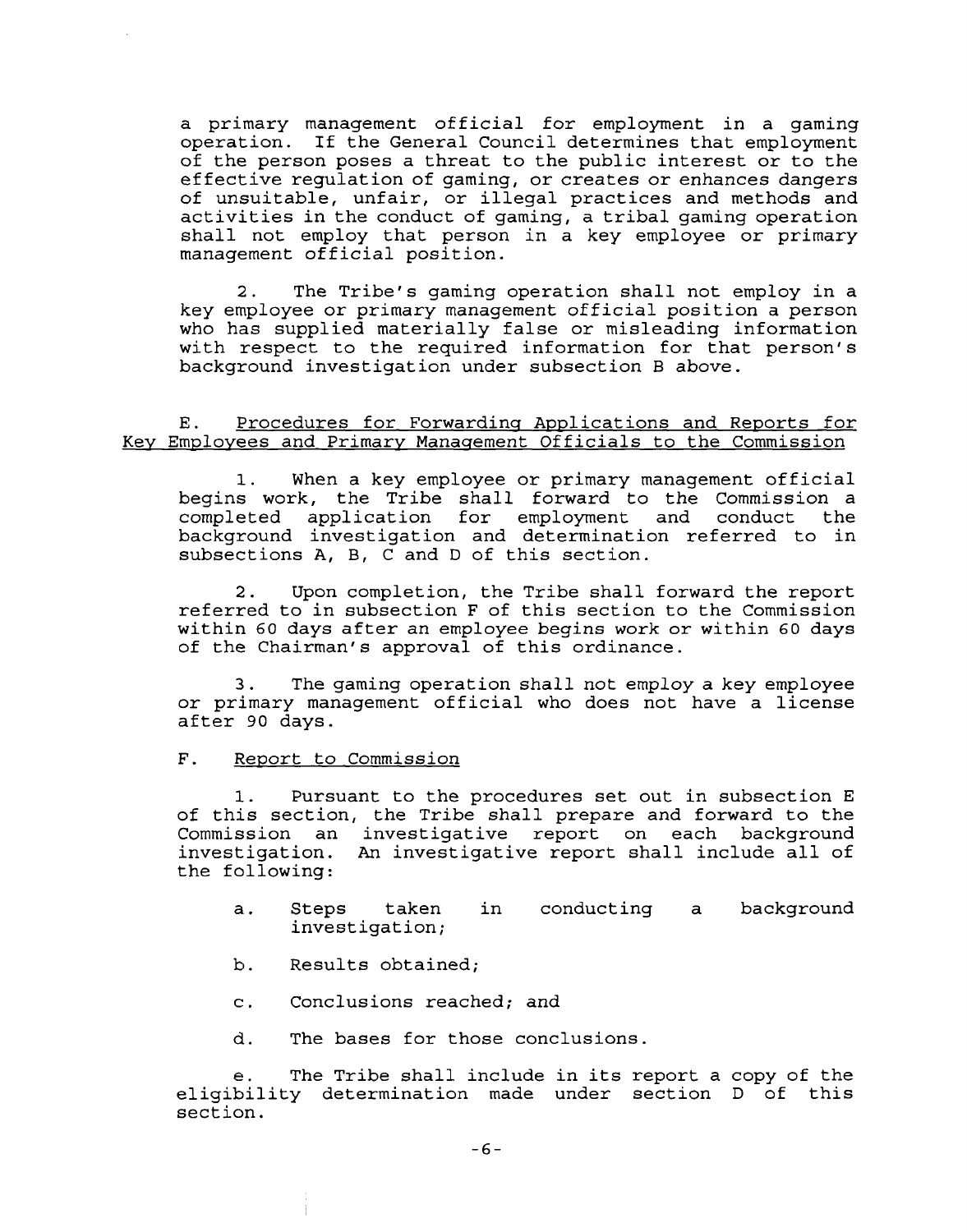- 2. If a license is not issued to an applicant:
- a. The Tribe shall notify the Commission; and
- b. Forward copies of its eligibility determination and investigative report (if any) to the Commission for inclusion in the Indian Gaming Individuals Records System.

3. The Tribe shall retain applications for employment and reports (if any) of background investigations for inspection by the Chairman of the Commission or his or her designee for no less than three (3) years from the date of termination of employment.

## G. Granting a Gaming License

1. If, within a thirty (30) day period after the Commission receives a report, the Commission notifies the tribe that it has no objection to the issuance of a license pursuant to a license application filed by a key employee or a primary management official for whom the tribe has provided an application and investigative report to the Commission, the Tribe may go forward and issue a license to such applicant.

2. If, within the thirty (30) day period described above, the **Commission** provides the Tribe with a statement itemizing objections to the issuance of a license to a key employee or to a primary management official for whom the tribe has provided an application and investigative report to the Commission, the Tribe shall reconsider the application, taking into account the objections itemized by the Commission. The Tribe shall make the final decision whether to issue a license to such applicant.

#### H. License Suspension

1. If, after the issuance of a gaming license, the Commission receives reliable information indicating that a key employee or a primary management official is not eligible for employment under subsection C above, the Commission shall notify the Tribe that issued a gaming license.

2. Upon receipt of such notification under paragraph (1) above, the Tribe shall suspend such license and shall notify in writing the licensee of the suspension and the proposed revocation.

3. The Tribe shall notify the licensee of a time and a place for a hearing on the proposed revocation of a license.